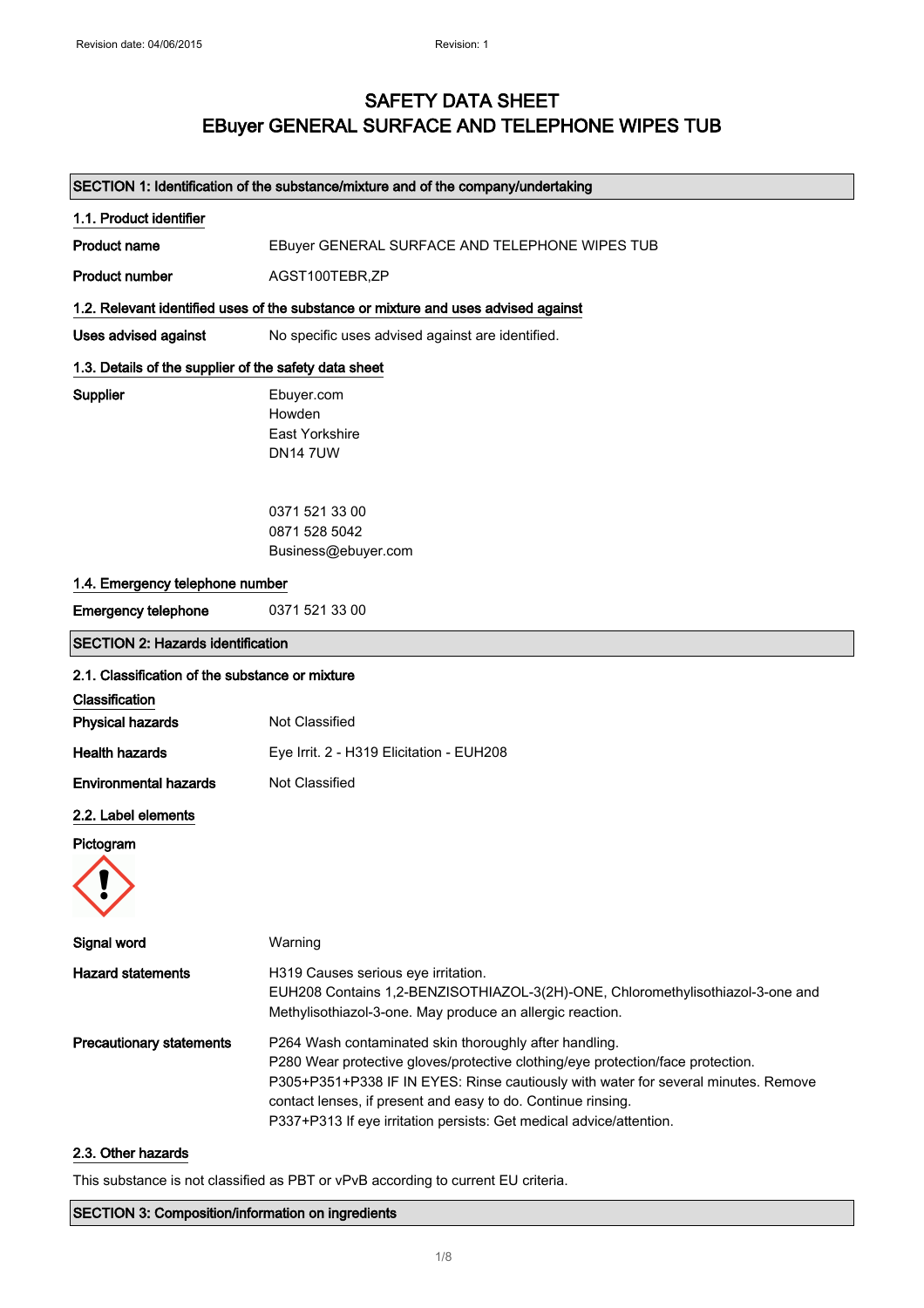| 3.2. Mixtures                                                                                                                                                                                                             |                          |                             |                                                                                   |        |
|---------------------------------------------------------------------------------------------------------------------------------------------------------------------------------------------------------------------------|--------------------------|-----------------------------|-----------------------------------------------------------------------------------|--------|
| PROPAN-2-OL<br>CAS number: 67-63-0                                                                                                                                                                                        | EC number: 200-661-7     |                             | REACH registration number: 01-<br>2119457558-25-XXXX                              | 10-30% |
| Classification<br>Flam. Liq. 2 - H225<br>Eye Irrit. 2 - H319<br>STOT SE 3 - H336                                                                                                                                          |                          | F;R11 Xi;R36 R67            | Classification (67/548/EEC or 1999/45/EC)                                         |        |
| d-LIMONENE                                                                                                                                                                                                                |                          |                             |                                                                                   | 1%     |
| CAS number: 5989-27-5                                                                                                                                                                                                     | EC number: 227-813-5     |                             | REACH registration number: 01-<br>2119529223-47-XXXX                              |        |
| M factor (Acute) = $10$                                                                                                                                                                                                   | M factor (Chronic) = $1$ |                             |                                                                                   |        |
| Classification<br>Flam. Liq. 3 - H226<br>Skin Irrit. 2 - H315<br>Skin Sens. 1B - H317<br>Asp. Tox. 1 - H304<br>Aquatic Acute 1 - H400<br>Aquatic Chronic 1 - H410                                                         |                          | R10 R43 Xi; R38 N; R50/53   | Classification (67/548/EEC or 1999/45/EC)                                         |        |
| 1,2-BENZISOTHIAZOL-3(2H)-ONE                                                                                                                                                                                              |                          |                             |                                                                                   | 1%     |
| CAS number: 2634-33-5<br>M factor (Acute) = $1$                                                                                                                                                                           | EC number: 220-120-9     |                             |                                                                                   |        |
| Classification<br><b>Acute Tox. 4 - H302</b><br>Skin Irrit. 2 - H315<br>Eye Dam. 1 - H318<br>Skin Sens. 1 - H317<br>Aquatic Acute 1 - H400                                                                                |                          | Xn;R22 R43 Xi;R38,R41 N;R50 | Classification (67/548/EEC or 1999/45/EC)                                         |        |
| 2-Methyl-4-isothiazolin-3-one                                                                                                                                                                                             |                          |                             |                                                                                   | 1%     |
| CAS number: 2682-20-4<br>M factor (Acute) = $1$                                                                                                                                                                           | EC number: 220-239-6     |                             |                                                                                   |        |
| Classification<br>Acute Tox. 3 - H301<br>Acute Tox. 3 - H311<br>Acute Tox. 2 - H330<br>Skin Corr. 1B - H314<br>Skin Sens. 1 - H317<br>STOT SE 3 - H335<br>STOT SE 3 - H335<br>Eye Dam. 1 - H318<br>Aquatic Acute 1 - H400 |                          |                             | Classification (67/548/EEC or 1999/45/EC)<br>T;R24/25. C;R34. Xi;R37. N;R50. R43. |        |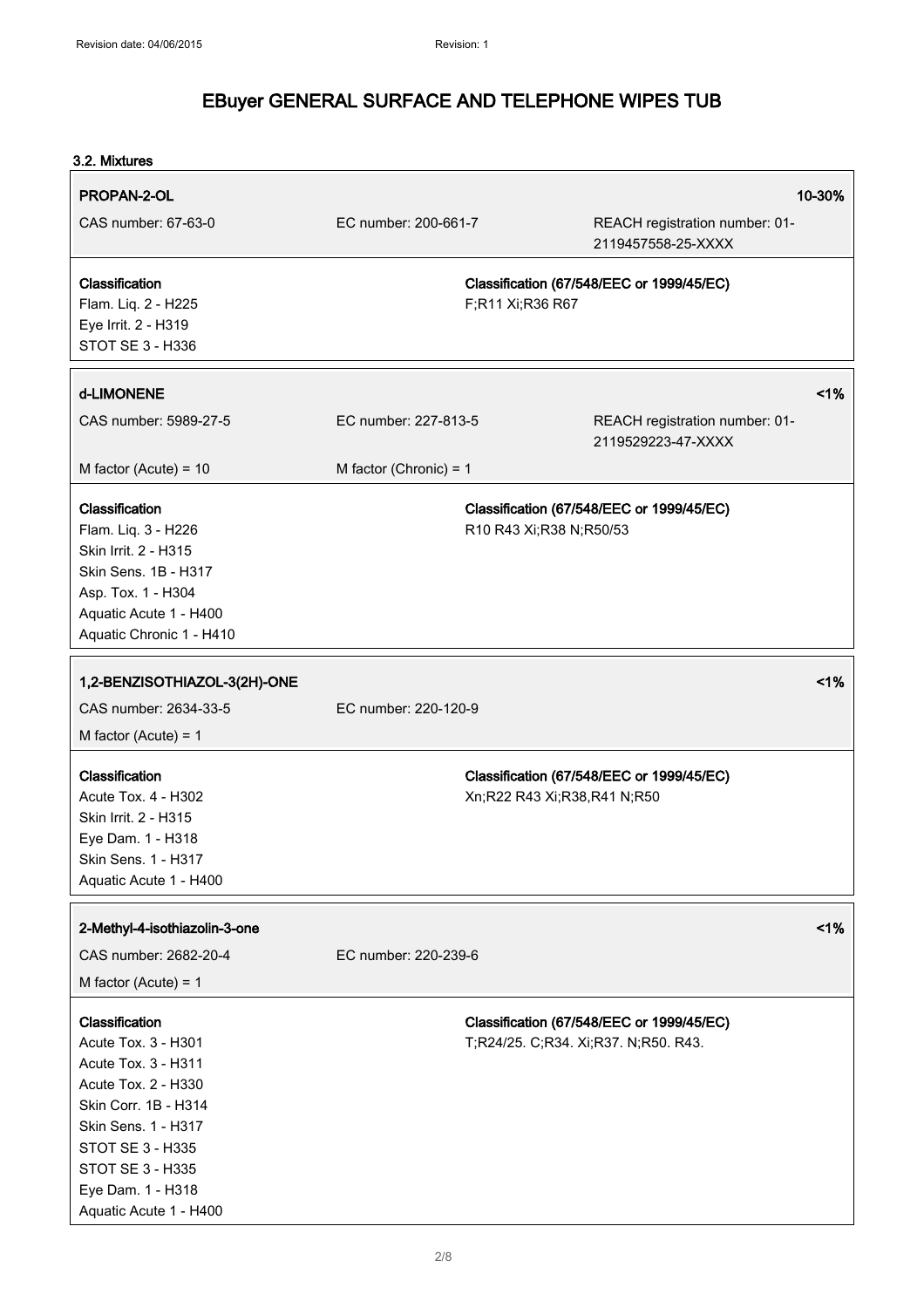| Chloromethylisothiazol-3-one and Methylisothiazol-3-one |                                           | $1\%$ |
|---------------------------------------------------------|-------------------------------------------|-------|
| CAS number: 55965-84-9                                  |                                           |       |
| M factor (Acute) = $10$                                 | M factor (Chronic) = $1$                  |       |
| <b>Classification</b>                                   | Classification (67/548/EEC or 1999/45/EC) |       |
| Acute Tox. 3 - H301                                     | T:R23/24/25 C:R34 R43 N:R50/53            |       |
| Acute Tox. 3 - H311                                     |                                           |       |
| Acute Tox. 2 - H330                                     |                                           |       |
| Skin Corr. 1B - H314                                    |                                           |       |
| Eye Dam. 1 - H318                                       |                                           |       |
| Skin Sens. 1 - H317                                     |                                           |       |
| Aquatic Acute 1 - H400                                  |                                           |       |
| Aquatic Chronic 1 - H410                                |                                           |       |

The Full Text for all R-Phrases and Hazard Statements are Displayed in Section 16.

Composition comments Ingredients not listed are classified as non-hazardous or at a concentration below reportable levels.

## SECTION 4: First aid measures

| 4.1. Description of first aid measures                                          |                                                                                                                                                                           |  |  |
|---------------------------------------------------------------------------------|---------------------------------------------------------------------------------------------------------------------------------------------------------------------------|--|--|
| Inhalation                                                                      | Due to the small packaging, the risk of inhalation is minimal.                                                                                                            |  |  |
| Ingestion                                                                       | Due to the small packaging, the risk of ingestion is minimal. Rinse mouth thoroughly with<br>water. Get medical attention.                                                |  |  |
| Skin contact                                                                    | Due to the small packaging, the risk of skin contact is minimal. Wash skin thoroughly with<br>soap and water. Get medical attention if irritation persists after washing. |  |  |
| Eye contact                                                                     | Due to the small packaging, the risk of eye contact is minimal. Rinse with water. Get medical<br>attention if any discomfort continues.                                   |  |  |
|                                                                                 | 4.2. Most important symptoms and effects, both acute and delayed                                                                                                          |  |  |
| <b>Skin contact</b>                                                             | Prolonged or repeated contact with skin may cause irritation, redness and dermatitis.                                                                                     |  |  |
| Eye contact                                                                     | Irritating to eyes. Symptoms following overexposure may include the following: Redness.<br>Pain.                                                                          |  |  |
| 4.3. Indication of any immediate medical attention and special treatment needed |                                                                                                                                                                           |  |  |
| Notes for the doctor                                                            | Treat symptomatically                                                                                                                                                     |  |  |
| <b>SECTION 5: Firefighting measures</b>                                         |                                                                                                                                                                           |  |  |
| 5.1. Extinguishing media                                                        |                                                                                                                                                                           |  |  |
| Suitable extinguishing media                                                    | The product is not flammable. Use fire-extinguishing media suitable for the surrounding fire.                                                                             |  |  |
| 5.2. Special hazards arising from the substance or mixture                      |                                                                                                                                                                           |  |  |
| Specific hazards                                                                | Due to the small packaging, the risk of inhaling gases formed in a fire is minimal. No unusual<br>fire or explosion hazards noted.                                        |  |  |
| Hazardous combustion<br>products                                                | Does not decompose when used and stored as recommended.                                                                                                                   |  |  |
| 5.3. Advice for firefighters                                                    |                                                                                                                                                                           |  |  |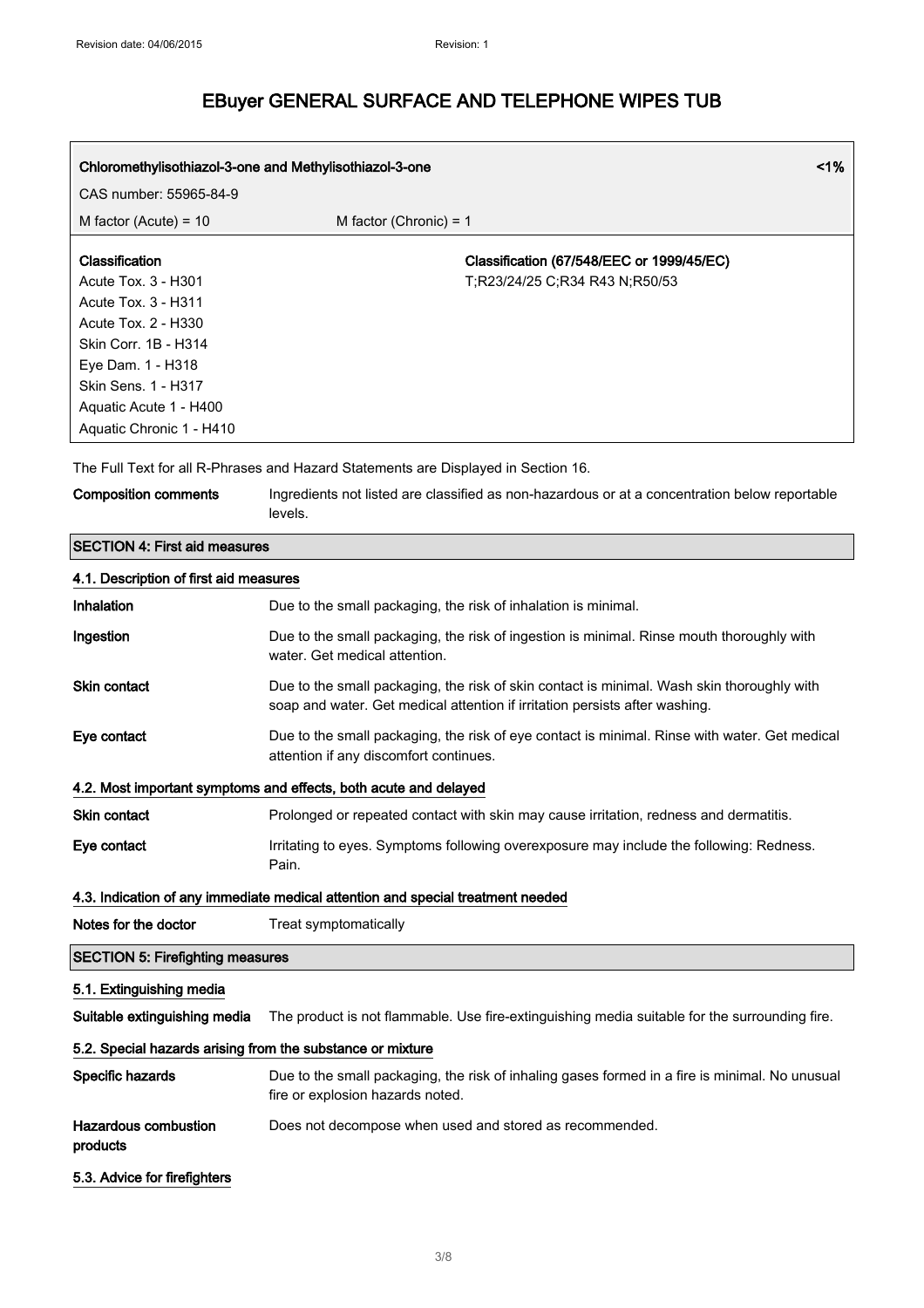| Protective actions during<br>firefighting                                                                                                             | No specific firefighting precautions known.                                                                                                                                                                    |  |
|-------------------------------------------------------------------------------------------------------------------------------------------------------|----------------------------------------------------------------------------------------------------------------------------------------------------------------------------------------------------------------|--|
| <b>SECTION 6: Accidental release measures</b>                                                                                                         |                                                                                                                                                                                                                |  |
|                                                                                                                                                       | 6.1. Personal precautions, protective equipment and emergency procedures                                                                                                                                       |  |
| <b>Personal precautions</b>                                                                                                                           | Wear protective clothing as described in Section 8 of this safety data sheet.                                                                                                                                  |  |
| 6.2. Environmental precautions                                                                                                                        |                                                                                                                                                                                                                |  |
| <b>Environmental precautions</b>                                                                                                                      | Not considered to be a significant hazard due to the small quantities used.                                                                                                                                    |  |
| 6.3. Methods and material for containment and cleaning up                                                                                             |                                                                                                                                                                                                                |  |
| Methods for cleaning up                                                                                                                               | Not relevant.                                                                                                                                                                                                  |  |
| 6.4. Reference to other sections                                                                                                                      |                                                                                                                                                                                                                |  |
| Reference to other sections                                                                                                                           | Wear protective clothing as described in Section 8 of this safety data sheet. See Section 11<br>for additional information on health hazards. For waste disposal, see Section 13.                              |  |
| <b>SECTION 7: Handling and storage</b>                                                                                                                |                                                                                                                                                                                                                |  |
| 7.1. Precautions for safe handling                                                                                                                    |                                                                                                                                                                                                                |  |
| <b>Usage precautions</b>                                                                                                                              | No specific recommendations.                                                                                                                                                                                   |  |
|                                                                                                                                                       | 7.2. Conditions for safe storage, including any incompatibilities                                                                                                                                              |  |
| Storage precautions                                                                                                                                   | Keep only in the original container.                                                                                                                                                                           |  |
| 7.3. Specific end use(s)                                                                                                                              |                                                                                                                                                                                                                |  |
| Specific end use(s)                                                                                                                                   | The identified uses for this product are detailed in Section 1.2.                                                                                                                                              |  |
| <b>SECTION 8: Exposure Controls/personal protection</b>                                                                                               |                                                                                                                                                                                                                |  |
| 8.1. Control parameters                                                                                                                               |                                                                                                                                                                                                                |  |
| Occupational exposure limits<br>PROPAN-2-OL                                                                                                           |                                                                                                                                                                                                                |  |
|                                                                                                                                                       |                                                                                                                                                                                                                |  |
| Long-term exposure limit (8-hour TWA): WEL 400 ppm 999 mg/m <sup>3</sup><br>Short-term exposure limit (15-minute): WEL 500 ppm 1250 mg/m <sup>3</sup> |                                                                                                                                                                                                                |  |
| 2-Methyl-4-isothiazolin-3-one                                                                                                                         |                                                                                                                                                                                                                |  |
| Long-term exposure limit (8-hour TWA): SUP<br>Short-term exposure limit (15-minute): SUP                                                              | 1.5 mg/ $m3$<br>4.5 mg/m <sup>3</sup>                                                                                                                                                                          |  |
| WEL = Workplace Exposure Limit                                                                                                                        |                                                                                                                                                                                                                |  |
|                                                                                                                                                       | PROPAN-2-OL (CAS: 67-63-0)                                                                                                                                                                                     |  |
| <b>DNEL</b>                                                                                                                                           | Industry - Dermal; : 888 mg/kg/day<br>Industry - Inhalation; : 500 mg/m <sup>3</sup><br>Consumer - Dermal; : 319 mg/kg/day<br>Consumer - Inhalation; : 89 mg/m <sup>3</sup><br>Consumer - Oral; : 26 mg/kg/day |  |
| <b>PNEC</b>                                                                                                                                           | - Fresh water; 140.9 mg/l<br>- Marine water; 140.9 mg/l<br>- Sediment; 552 mg/kg<br>- Soil; 28 mg/kg                                                                                                           |  |
| 8.2. Exposure controls                                                                                                                                |                                                                                                                                                                                                                |  |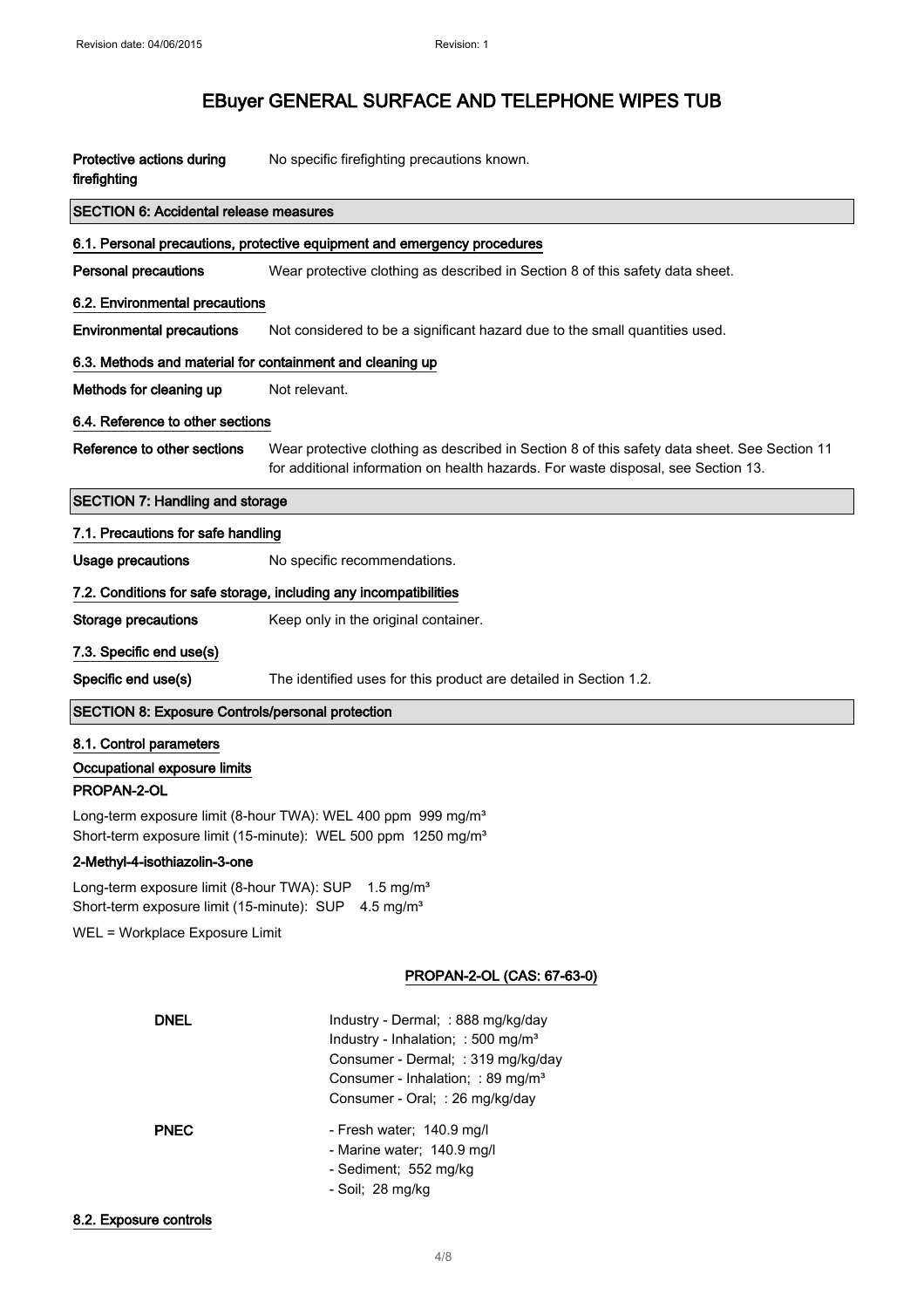| Appropriate engineering<br>controls                        | Not relevant.                                                                                                                                                                                                                                       |
|------------------------------------------------------------|-----------------------------------------------------------------------------------------------------------------------------------------------------------------------------------------------------------------------------------------------------|
| Eye/face protection                                        | Not relevant.                                                                                                                                                                                                                                       |
| Hand protection                                            | Hand protection not required.                                                                                                                                                                                                                       |
| Other skin and body<br>protection                          | Not relevant                                                                                                                                                                                                                                        |
| <b>Hygiene measures</b>                                    | Not relevant                                                                                                                                                                                                                                        |
| <b>SECTION 9: Physical and Chemical Properties</b>         |                                                                                                                                                                                                                                                     |
| 9.1. Information on basic physical and chemical properties |                                                                                                                                                                                                                                                     |
| Appearance                                                 | Impregnated cloth, card or tissue                                                                                                                                                                                                                   |
| Odour                                                      | Characteristic.                                                                                                                                                                                                                                     |
| 9.2. Other information                                     |                                                                                                                                                                                                                                                     |
| Other information                                          | None.                                                                                                                                                                                                                                               |
| <b>SECTION 10: Stability and reactivity</b>                |                                                                                                                                                                                                                                                     |
| 10.1. Reactivity                                           |                                                                                                                                                                                                                                                     |
| Reactivity                                                 | There are no known reactivity hazards associated with this product.                                                                                                                                                                                 |
| 10.2. Chemical stability                                   |                                                                                                                                                                                                                                                     |
| <b>Stability</b>                                           | Stable at normal ambient temperatures.                                                                                                                                                                                                              |
| 10.3. Possibility of hazardous reactions                   |                                                                                                                                                                                                                                                     |
| Possibility of hazardous<br>reactions                      | Not applicable. Will not polymerise.                                                                                                                                                                                                                |
| 10.4. Conditions to avoid                                  |                                                                                                                                                                                                                                                     |
| Conditions to avoid                                        | Not relevant.                                                                                                                                                                                                                                       |
| 10.5. Incompatible materials                               |                                                                                                                                                                                                                                                     |
| Materials to avoid                                         | No specific material or group of materials is likely to react with the product to produce a<br>hazardous situation.                                                                                                                                 |
| 10.6. Hazardous decomposition products                     |                                                                                                                                                                                                                                                     |
| Hazardous decomposition<br>products                        | Does not decompose when used and stored as recommended.                                                                                                                                                                                             |
| <b>SECTION 11: Toxicological information</b>               |                                                                                                                                                                                                                                                     |
| 11.1. Information on toxicological effects                 |                                                                                                                                                                                                                                                     |
| Other health effects                                       | There is no evidence that the product can cause cancer.                                                                                                                                                                                             |
| Acute and chronic health<br>hazards                        | No specific health hazards known. No specific acute or chronic health impact noted, but this<br>chemical may still have adverse impact on human health, either in general or on certain<br>individuals with pre-existing or latent health problems. |
| <b>SECTION 12: Ecological Information</b>                  |                                                                                                                                                                                                                                                     |

Ecotoxicity Mot regarded as dangerous for the environment.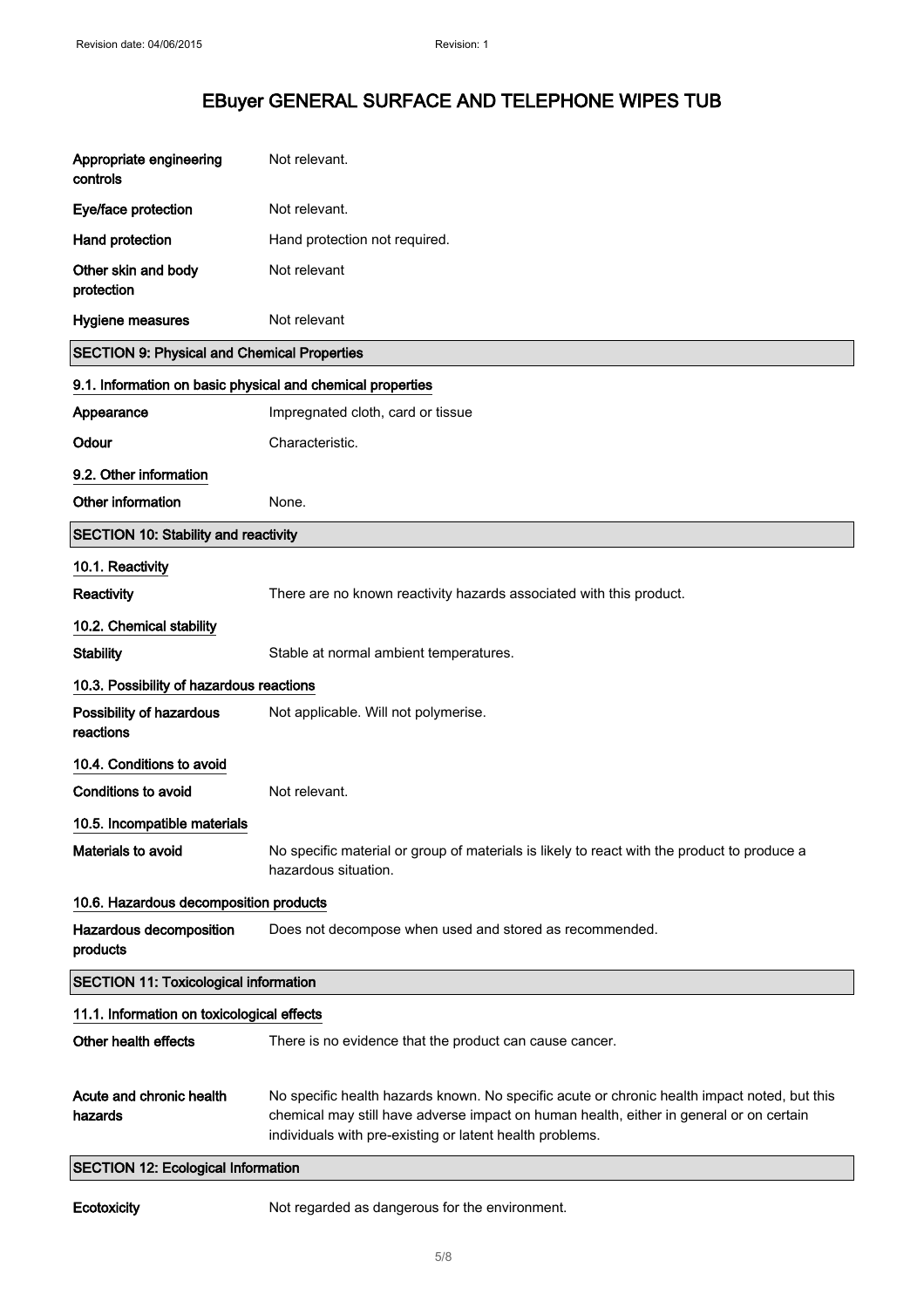| 12.1. Toxicity                                   |                                                                                                                       |
|--------------------------------------------------|-----------------------------------------------------------------------------------------------------------------------|
| Acute toxicity - fish                            | No information required.                                                                                              |
| Acute toxicity - aquatic<br>invertebrates        | No information required.                                                                                              |
| Acute toxicity - aquatic plants                  | No information required.                                                                                              |
| Acute toxicity -<br>microorganisms               | No information required.                                                                                              |
| 12.2. Persistence and degradability              |                                                                                                                       |
| 12.3. Bioaccumulative potential                  |                                                                                                                       |
| <b>Bioaccumulative potential</b>                 | No data available on bioaccumulation.                                                                                 |
| 12.4. Mobility in soil                           |                                                                                                                       |
| <b>Mobility</b>                                  | Not applicable.                                                                                                       |
| 12.5. Results of PBT and vPvB assessment         |                                                                                                                       |
| Results of PBT and vPvB<br>assessment            | This product does not contain any substances classified as PBT or vPvB.                                               |
| 12.6. Other adverse effects                      |                                                                                                                       |
| Other adverse effects                            | None known.                                                                                                           |
| <b>SECTION 13: Disposal considerations</b>       |                                                                                                                       |
| 13.1. Waste treatment methods                    |                                                                                                                       |
|                                                  |                                                                                                                       |
| <b>Disposal methods</b>                          | No specific disposal method required.                                                                                 |
| <b>SECTION 14: Transport information</b>         |                                                                                                                       |
| General                                          | The product is not covered by international regulations on the transport of dangerous goods<br>(IMDG, IATA, ADR/RID). |
| Road transport notes                             | Not classified.                                                                                                       |
| Rail transport notes                             | Not classified.                                                                                                       |
| Sea transport notes                              | Not classified.                                                                                                       |
| Air transport notes                              | Not classified.                                                                                                       |
| 14.1. UN number                                  |                                                                                                                       |
| Not applicable.                                  |                                                                                                                       |
| UN No. (IMDG)                                    |                                                                                                                       |
| UN No. (ICAO)                                    |                                                                                                                       |
| 14.2. UN proper shipping name<br>Not applicable. |                                                                                                                       |
| 14.3. Transport hazard class(es)                 |                                                                                                                       |
| No information required.                         |                                                                                                                       |
| <b>ADR/RID class</b>                             |                                                                                                                       |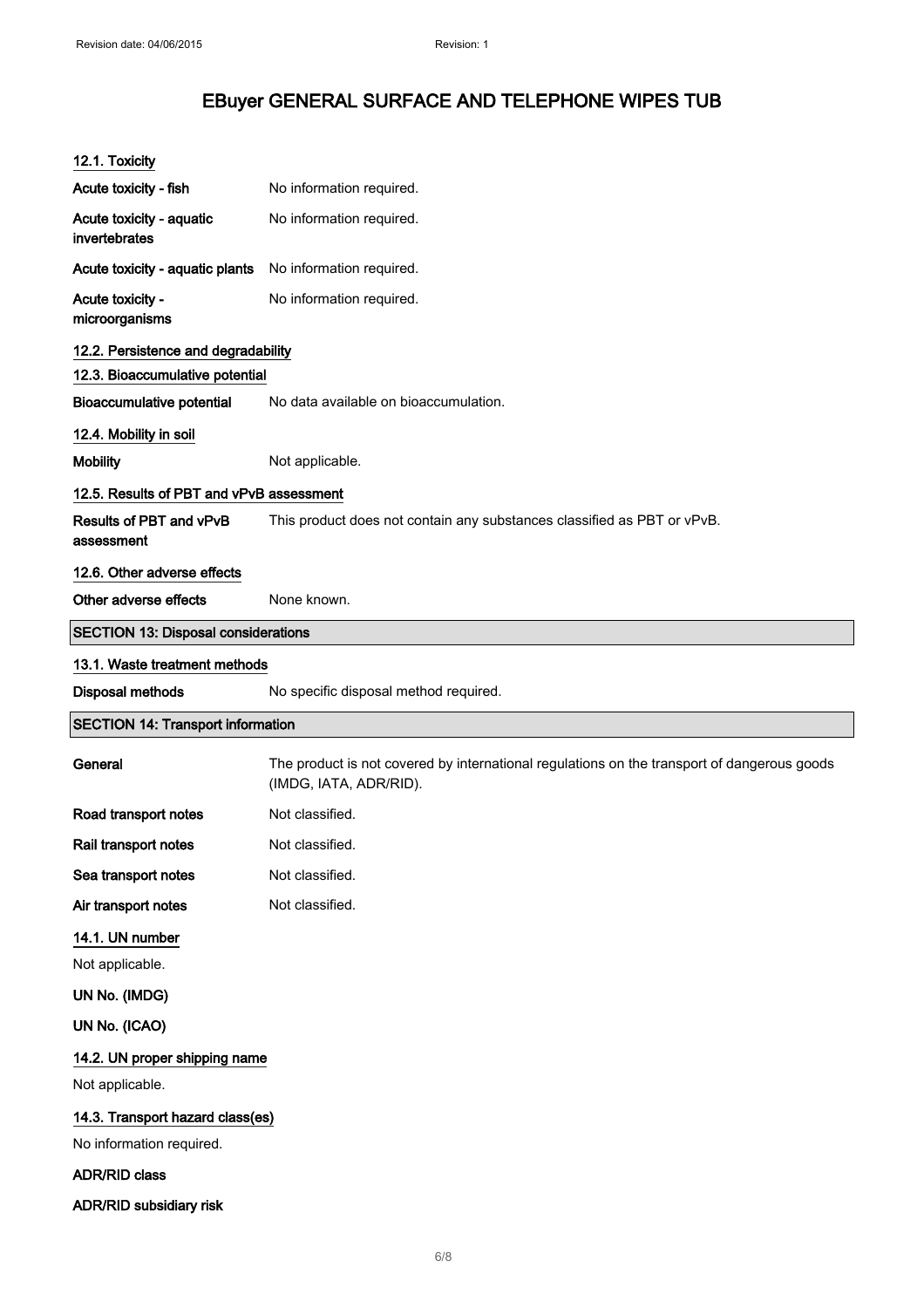ADR/RID label

IMDG class

IMDG subsidiary risk

ICAO class/division

ICAO subsidiary risk

Transport labels

### 14.4. Packing group

Not applicable.

ADR/RID packing group

IMDG packing group

ICAO packing group

## 14.5. Environmental hazards

Environmentally hazardous substance/marine pollutant

No.

## 14.6. Special precautions for user

Not applicable.

EmS

Emergency Action Code

Hazard Identification Number (ADR/RID)

14.7. Transport in bulk according to Annex II of MARPOL73/78 and the IBC Code

Transport in bulk according to Not applicable. Annex II of MARPOL 73/78 and the IBC Code

### SECTION 15: Regulatory information

15.1. Safety, health and environmental regulations/legislation specific for the substance or mixture

| <b>National regulations</b> | The Chemicals (Hazard Information and Packaging for Supply) Regulations 2009 (SI 2009<br>No. 716).<br>Control of Substances Hazardous to Health Regulations 2002 (as amended).                                                                                                                                                                                                                                                                                                                                                                                                                                                                                                                             |
|-----------------------------|------------------------------------------------------------------------------------------------------------------------------------------------------------------------------------------------------------------------------------------------------------------------------------------------------------------------------------------------------------------------------------------------------------------------------------------------------------------------------------------------------------------------------------------------------------------------------------------------------------------------------------------------------------------------------------------------------------|
| EU legislation              | Dangerous Substances Directive 67/548/EEC.<br>Dangerous Preparations Directive 1999/45/EC.<br>System of specific information relating to Dangerous Preparations. 2001/58/EC.<br>Commission Directive 2000/39/EC of 8 June 2000 establishing a first list of indicative<br>occupational exposure limit values in implementation of Council Directive 98/24/EC on the<br>protection of the health and safety of workers from the risks related to chemical agents at<br>work (as amended).<br>Regulation (EC) No 1907/2006 of the European Parliament and of the Council of 18<br>December 2006 concerning the Registration, Evaluation, Authorisation and Restriction of<br>Chemicals (REACH) (as amended). |

Guidance